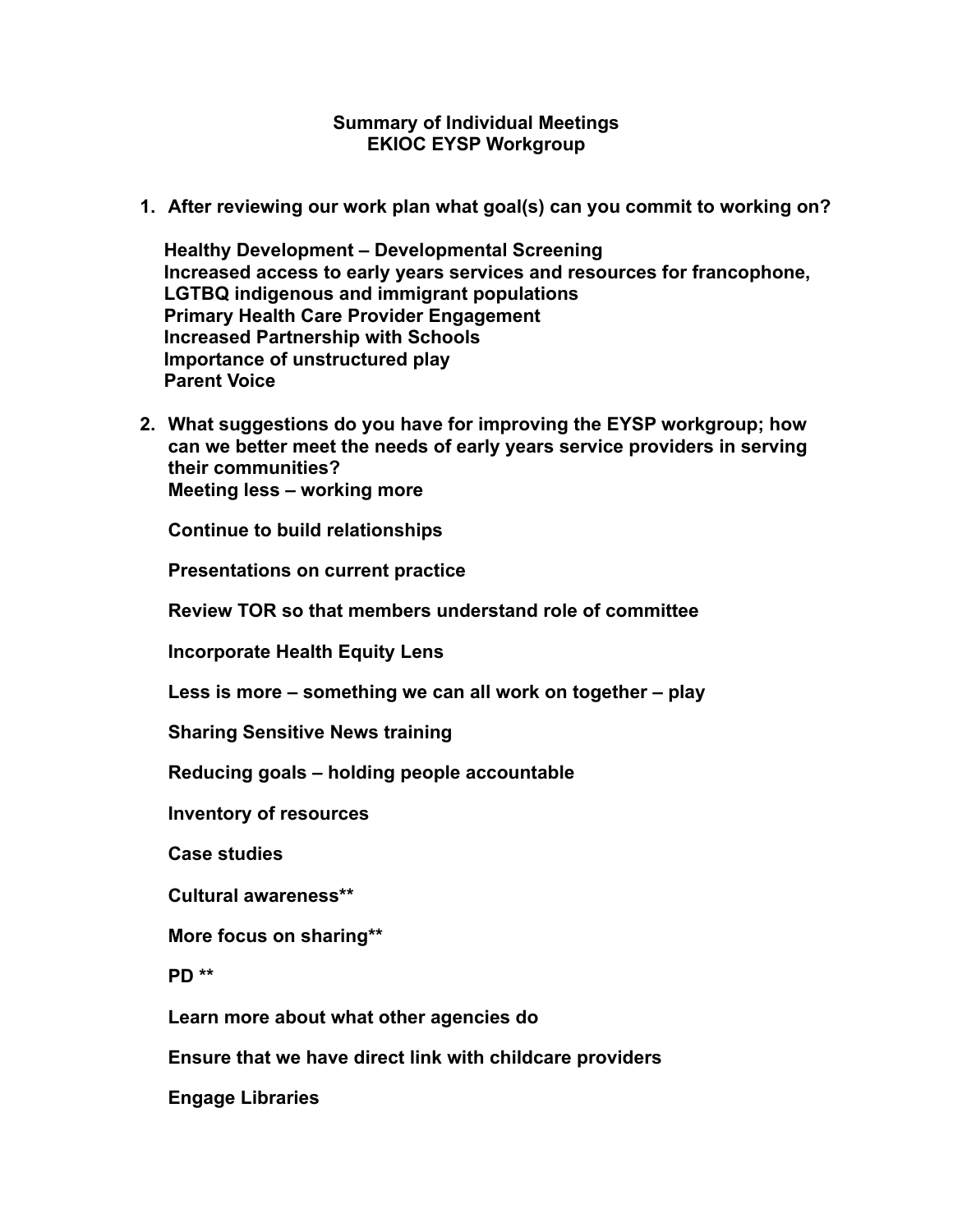**Checklist of what agencies offer** 

**Link with CSP** 

**Keep an eye on EDI** 

**3. What suggestions do you have regarding the timing of meetings (how often, etc.)**

**Fewer meetings with workgroups meeting in between** 

**Workgroups report at meeting** 

**Meetings keep us connected** 

**Joint meeting with Lanark once per year** 

### **4. Recommendations**

**i) Based on interest the following working groups be formed:** 

### **Healthy Development (includes Look See)**

Cathy Del Mei, Elizabeth Dorrington, Cathy Gladu, Jenny Smith

### **Primary Care Practitioner Engagement**

Michelle Murray, Cathy Del Mei (lead) Lauren Hurley

# **Support for Minority Populations – Parent Engagement**

Emily, Catherine, Cathy Gladu, Christine, Gwendy, Crystal

# **Still to schedule – FCSLLG, CMHLG, YMCA**

**ii) Meetings take place bimonthly with small groups meeting in between**